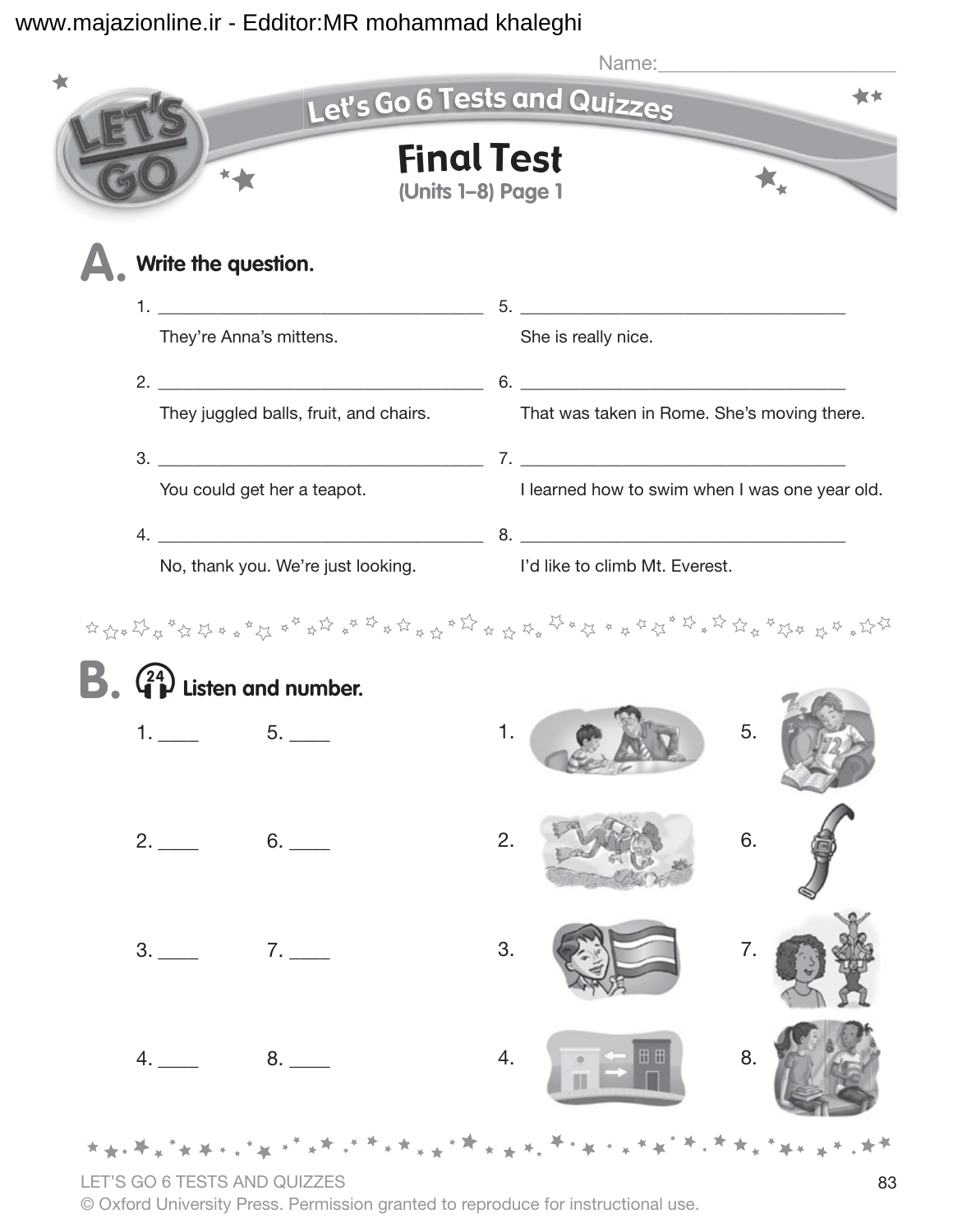

 $\frac{1}{2} \left( \frac{1}{2} \frac{1}{2} \frac{1}{2} \frac{1}{2} \frac{1}{2} \frac{1}{2} \frac{1}{2} \frac{1}{2} \frac{1}{2} \frac{1}{2} \frac{1}{2} \frac{1}{2} \frac{1}{2} \frac{1}{2} \frac{1}{2} \frac{1}{2} \frac{1}{2} \frac{1}{2} \frac{1}{2} \frac{1}{2} \frac{1}{2} \frac{1}{2} \frac{1}{2} \frac{1}{2} \frac{1}{2} \frac{1}{2} \frac{1}{2} \frac{1}{2} \frac{1}{2} \frac{1}{2}$ 



© Oxford University Press. Permission granted to reproduce for instructional use.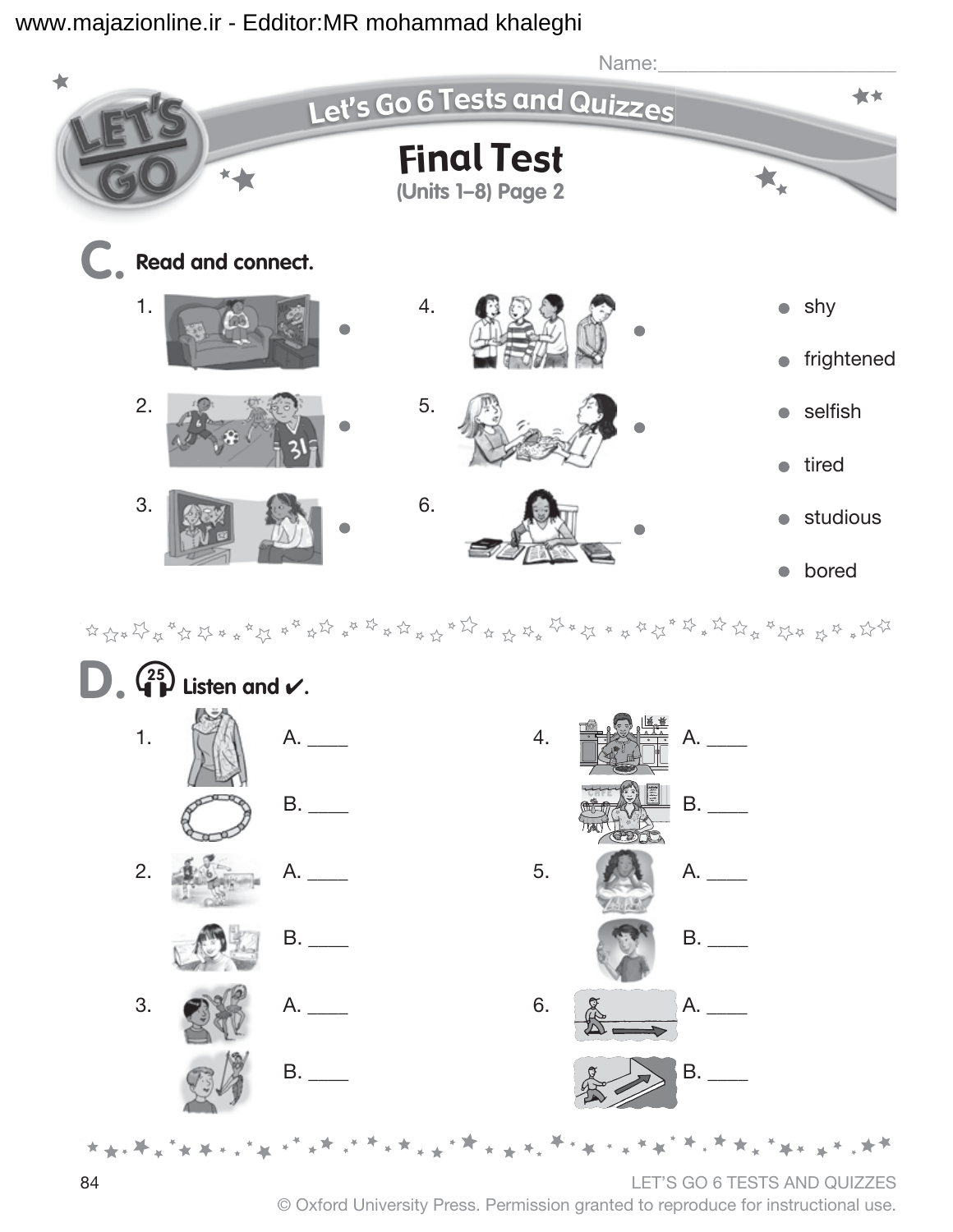

take a nap

\* \* \* \* \* \* \* \* \* \* \* \* \* \* \* \* \* \*

LET'S GO 6 TESTS AND QUIZZES 85

© Oxford University Press. Permission granted to reproduce for instructional use.

<sub>\*</sub>\*<sup></sup>\*<sup>\*</sup>\*\*\*\*<sup>\*\*</sup>\*\*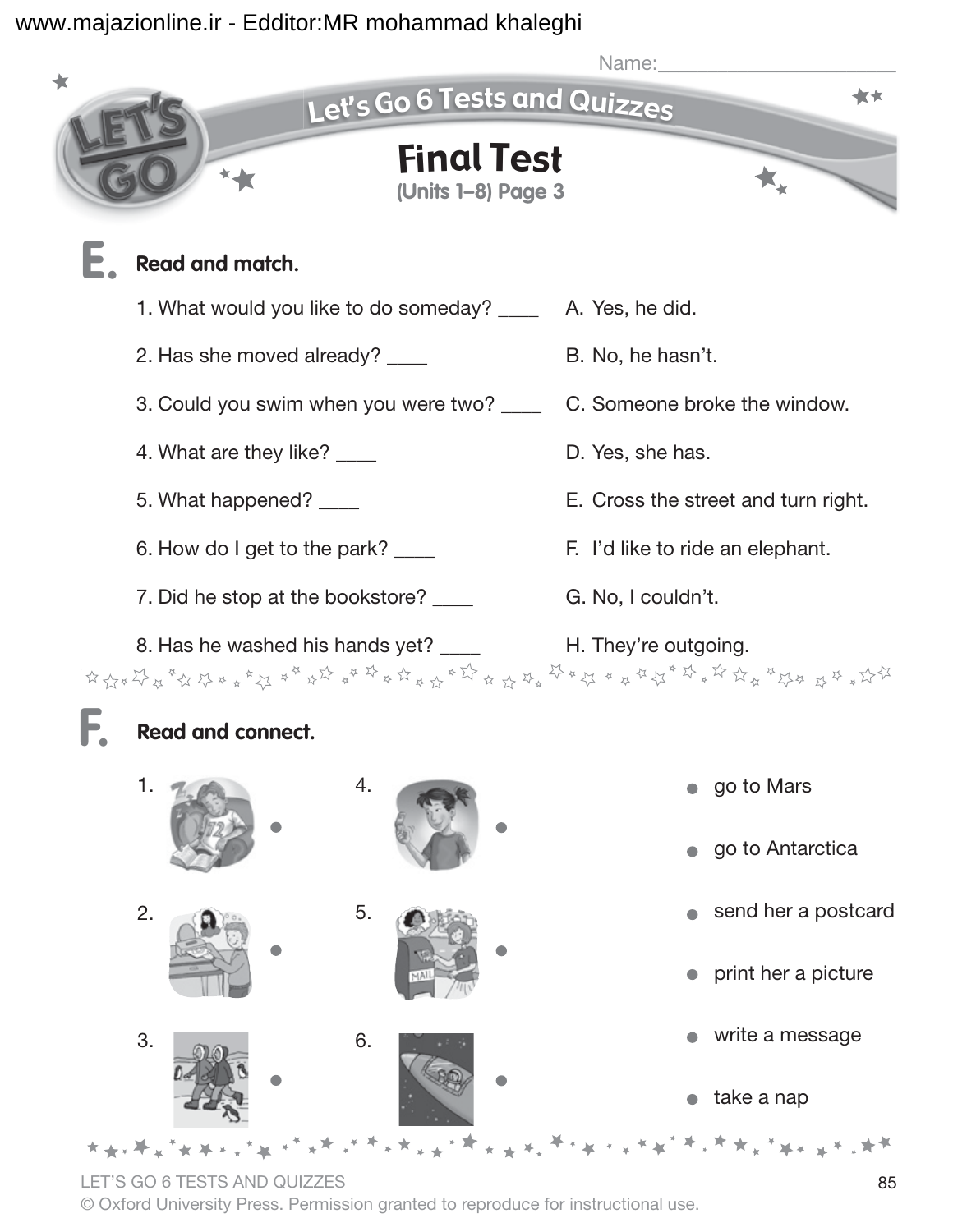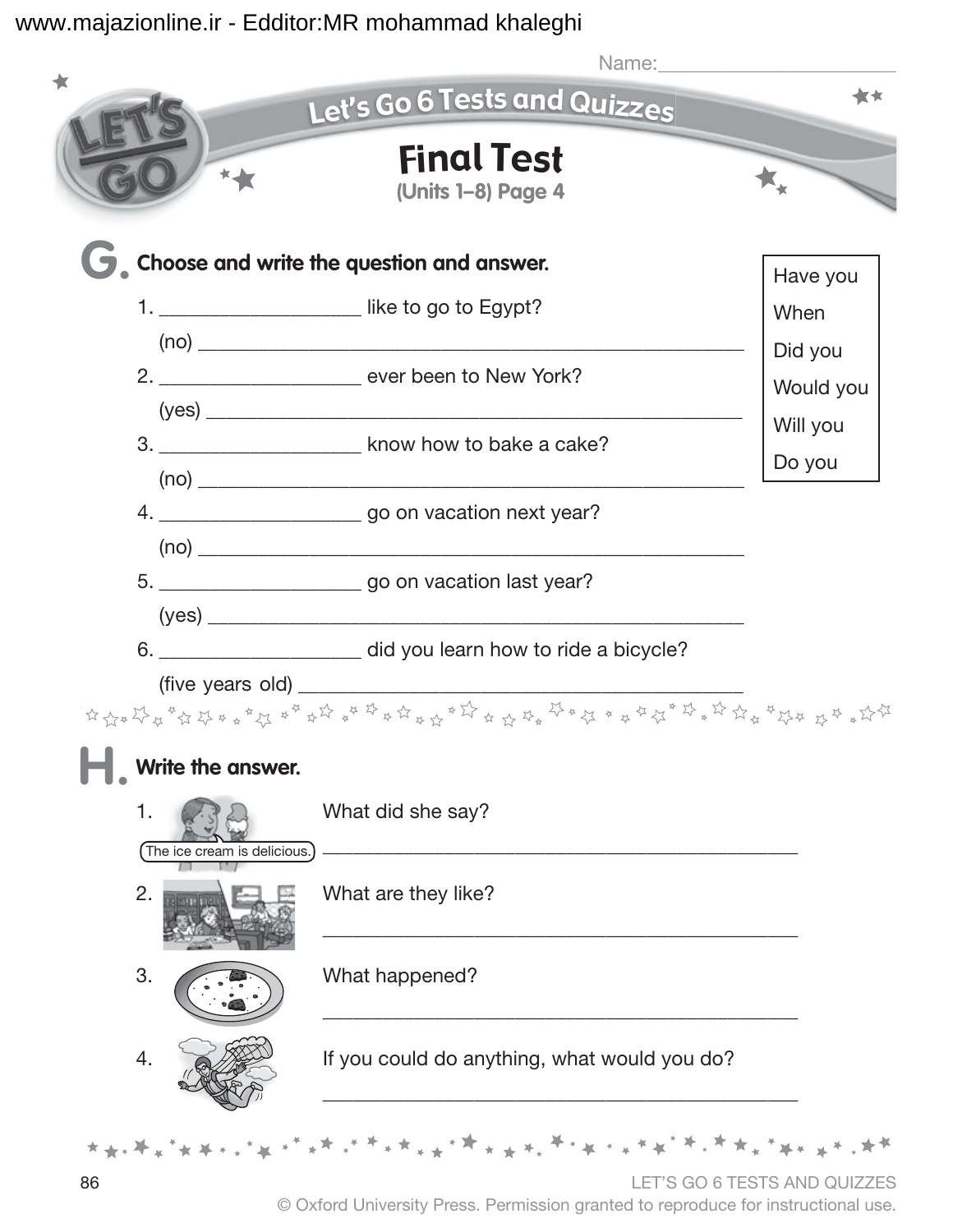

LET'S GO 6 TESTS AND QUIZZES 87

© Oxford University Press. Permission granted to reproduce for instructional use.